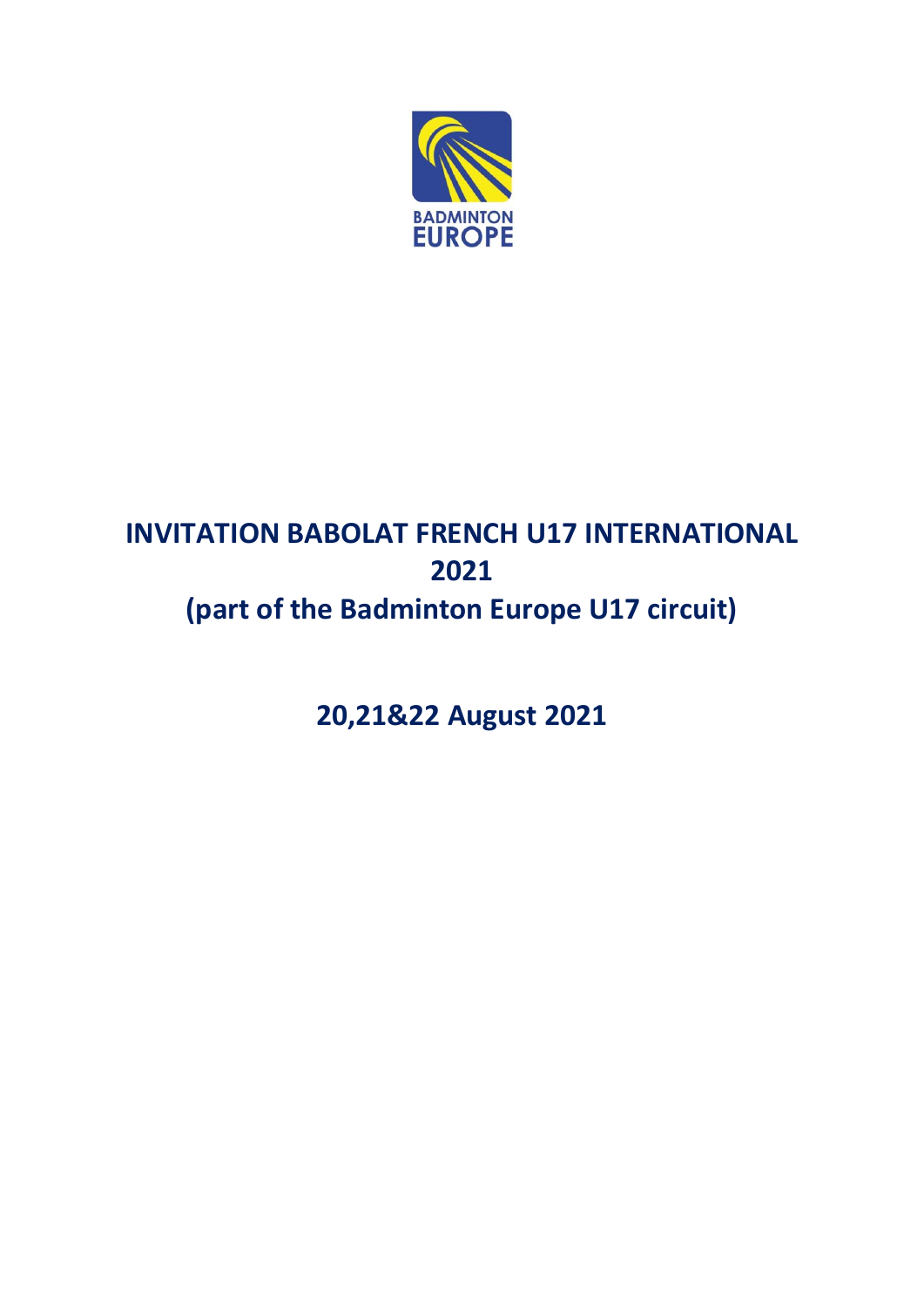# **ORGANIZER**

Badminton French Federation Badminton Club : Union Sportive Talence Badminton Mail : mathieu.biard@ustbadminton.fr Website : https://www.ustbadminton.fr/babolat-french-u17 Tournament director : Hugo CLAERBOUT - +33674424880 – hugo.claerbout@j2sbad.com

# **VENUE**

Gymnase Handbad – CREPS Bordeaux Aquitaine – 653 cours de la libération 33400 TALENCE COURTS – 5 courts Taraflex

# **DATES**

Friday, august 20th – Sunday, august 22th 2021

# **SCHEDULE**

Thursday : transport/accomodation and Team Managers meeting in the main hall at 19:00 Friday : 09:00 – 21:00 Saturday : 09:00 – 21:00 Sunday : 09:00 semi and final matches

| 5 courts/3 days Round 64 Round 32 Round 16 |     |    |     | OF | SF | Final |
|--------------------------------------------|-----|----|-----|----|----|-------|
| $MS - 64$                                  | 32. | 16 |     |    |    |       |
| $WS - 64$                                  | 32. | 16 |     |    |    |       |
| $MD-32$                                    |     | 16 |     |    |    |       |
| $WD - 32$                                  |     | 16 |     |    |    |       |
| $XD - 48$                                  | 16  | 16 |     |    |    |       |
| <b>Total</b>                               | нэ  |    | 108 |    |    |       |

#### **AGE GROUPS**

U17 – born 2005 or later

# **SYSTEM**

Singles and Doubles : simple KO

# **ENTRIES**

All entries must be made by using the BWF Online Entry System:

<https://bwf.tournamentsoftware.com/tournament/B98840FF-B33C-4669-8AA4-93CF3CA8652E> Compliance with BWF GCR 7.9.:

Compliance with General Competition Regulations Clause 7.9 GCR 7.9: "In making or authorising entries, the Member concerned is reconfirming its acceptance, and acceptance by the Players being entered, of the BWF's regulations and Disciplinary processes."

# **CLOSING DATE**

Entries must be submitted no later than Tuesday, **20th of July 2021** at 23.59 BWF HQ time (GMT +08.00)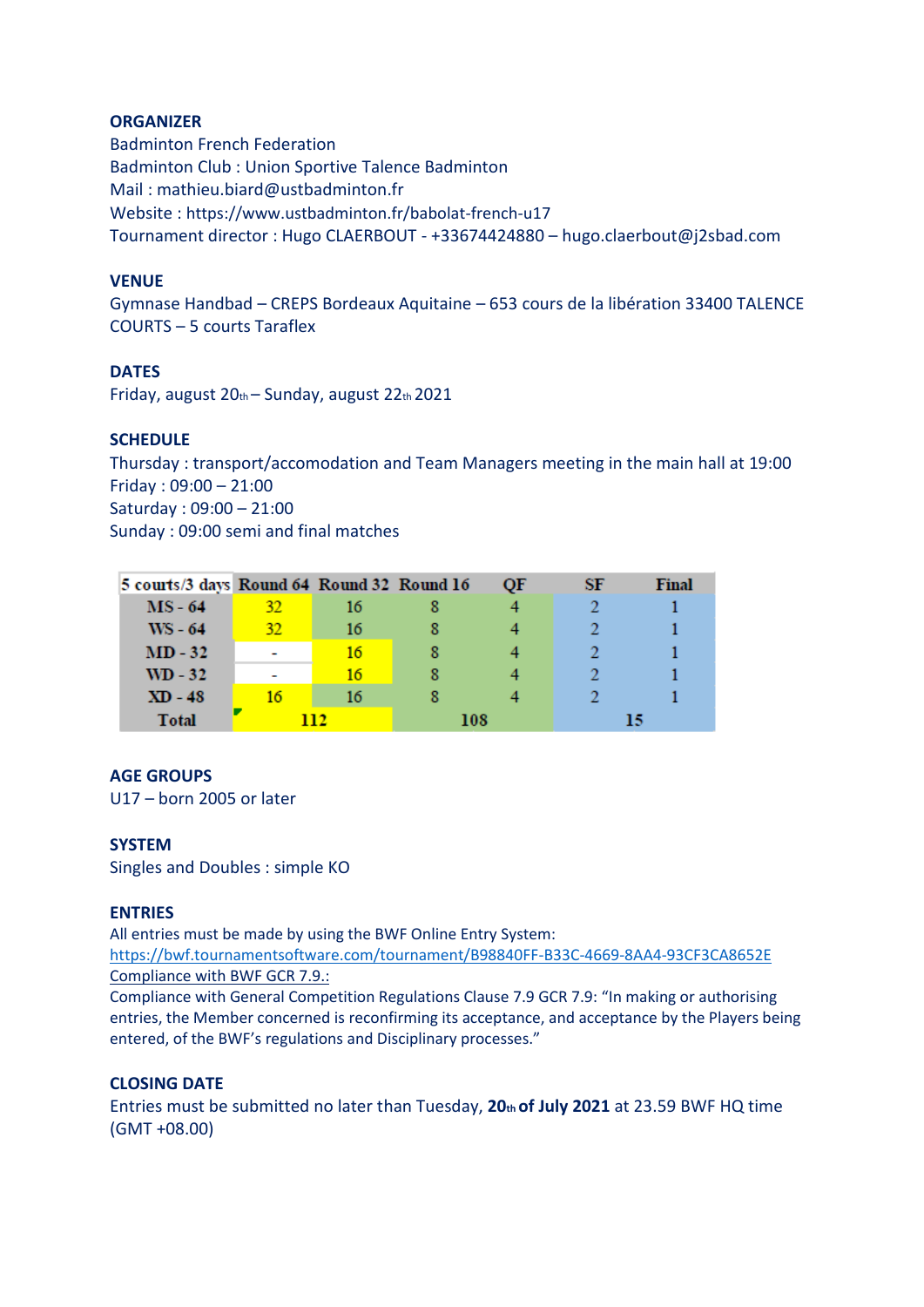# **EVENTS**

All five events will be played.

Each competitor can enter in one single event, one men's doubles or women's doubles event and one mixed doubles event.

The number of entries that can be accepted in each event are:

MS - 64, WS - 64, MD - 32, WD - 32, XD – 48

*In accordance with regulation § 9.2 and § 9.3 in BWF Statutes, Section 5.3.3.2: World Junior Ranking System, an event must contain at least 8 (eight) competitors in the first published version of the main draw. If the required number of competitors is not met in the first published version of the main draw, this particular event shall not count towards any ranking.*

*In accordance with regulation § 9.4 in BWF Statutes, Section 5.3.3.2: World Junior Ranking System, an event must contain at least 1 (one) entry from a Member other than the hosting Member in the first published version of the main draw. If an event does not contain at least 1 (one) entry from a Member other than the hosting Member in the first published version of the main draw, this particular event shall not count towards any ranking.*

*BADMINTON EUROPE is not liable for any costs incurred by third persons (players, coaches, umpires, team managers etc.) because of an event not having enough competitors to count for the rankings.*

# **ENTRY FEES**

Singles : 34€ per player Doubles : 18€ per player per event The entry fees are payable on our bank account before 1st august for all player is entered and has not been withdrawn when the entry deadline passes ! (july 20th)

## CM TALENCE

IBAN : FR76 1558 9335 5407 6152 0294 341 BIC : CMBRFR2BXXX

*When BADMINTON EUROPE is contacted by a tournament organizer, due to an unpaid entry fee invoice, this shall result in an administrative fine of 100,00 EUR to the respective Member addressed in the invoice*

#### **DRAW**

Seeding and draw will be carried out by Badminton Europe on **3th August 2021**

#### **REFEREE**

Davy Michel [\(michel.davy.perso@gmail.com\)](mailto:michel.davy.perso@gmail.com) and Jean-Marc Chancerel [\(jeanmarc.chancerel@gmail.com\)](mailto:jeanmarc.chancerel@gmail.com)

#### **SHUTLLES** BABOLAT 1

#### **PRIZES**

Cups / practical prizes for the winner & finalist in each event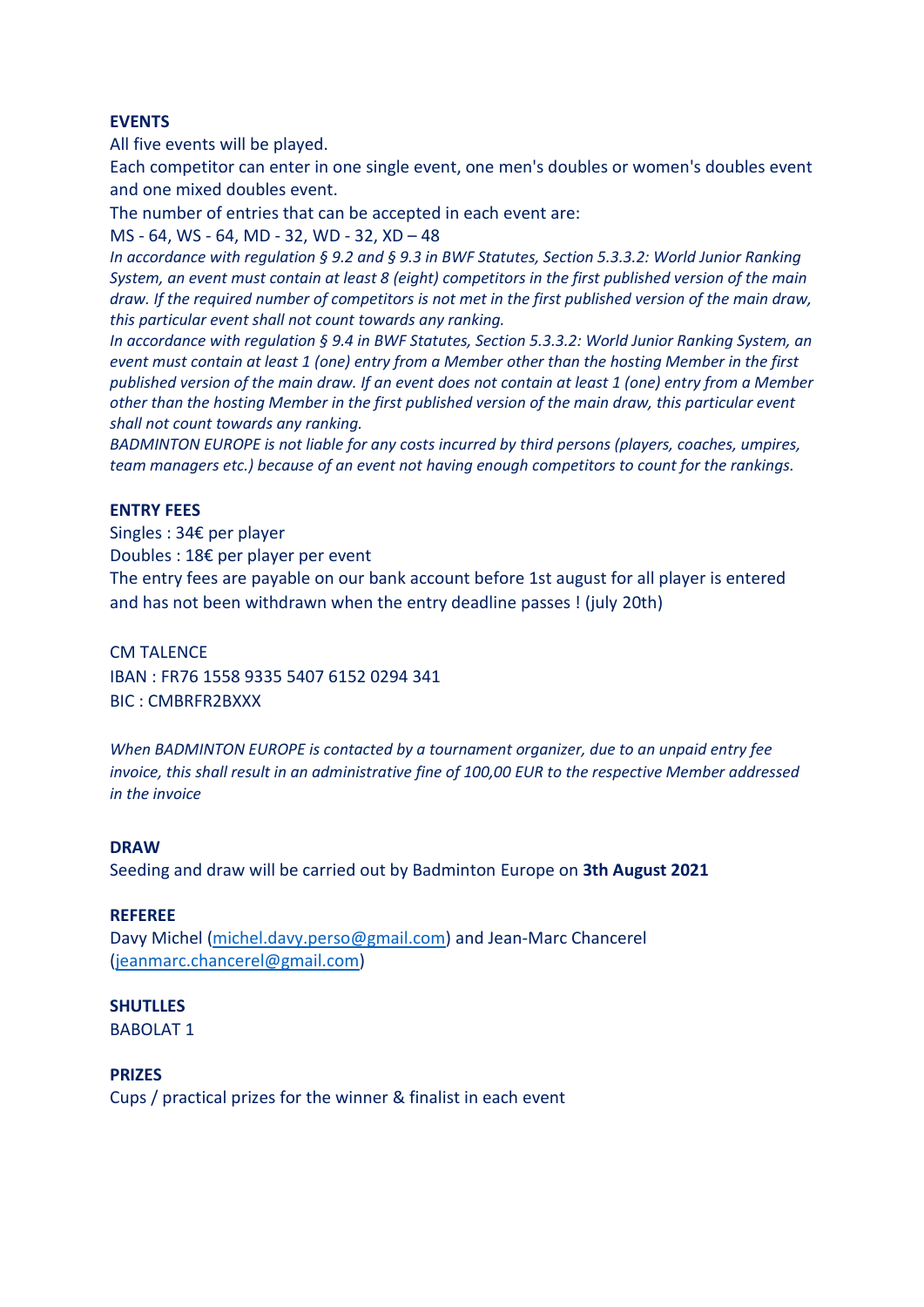### **MEDICAL SERVICE**

A person of First Aid present during the tournament.

# **VISA**

After entering a player(s) in the tournaments it is the Member Association's responsibility to secure visas for their players - if this is needed. Member Association's must make sure that visa applications are made early enough. If necessary, we will assist the participants who need visas to obtain them.

# **INSURANCE**

The organizer declines responsibility and covering of costs for possible injuries or other damages. It is up to each participant to insure himself.

# **TRANSPORT**

Transport is organized by the organization directly from Bordeaux Merignac Airport (5€ per person round-trip). Send the reservation at hugo.claerbout@j2sbad.com.

During competition, you will be independent. Just 5min by bus or 15min by walk between Hotels Campanile and the main hall.

# **ACCOMMODATIONS**

For lunch, you can eat at the snack in the hall or in restaurant in Talence. For the evening, you will have many restaurants 10 minutes by walk from the hotels…or you can eat in the Hotel Campanile.

Official hotel:

Hotel Campanile Gradignan / 1 Allée des Demoiselles, 33170 Gradignan 83,50 euros per room per night (for two persons). Breakfast is included. You can check the dinner at the Campanile for 16 euros per person.

The reservation of rooms and meals must be made before July 25 by email at [bordeaux.gradignan@campanile.fr.](mailto:bordeaux.gradignan@campanile.fr) After this date, prices and places are no guaranteed.